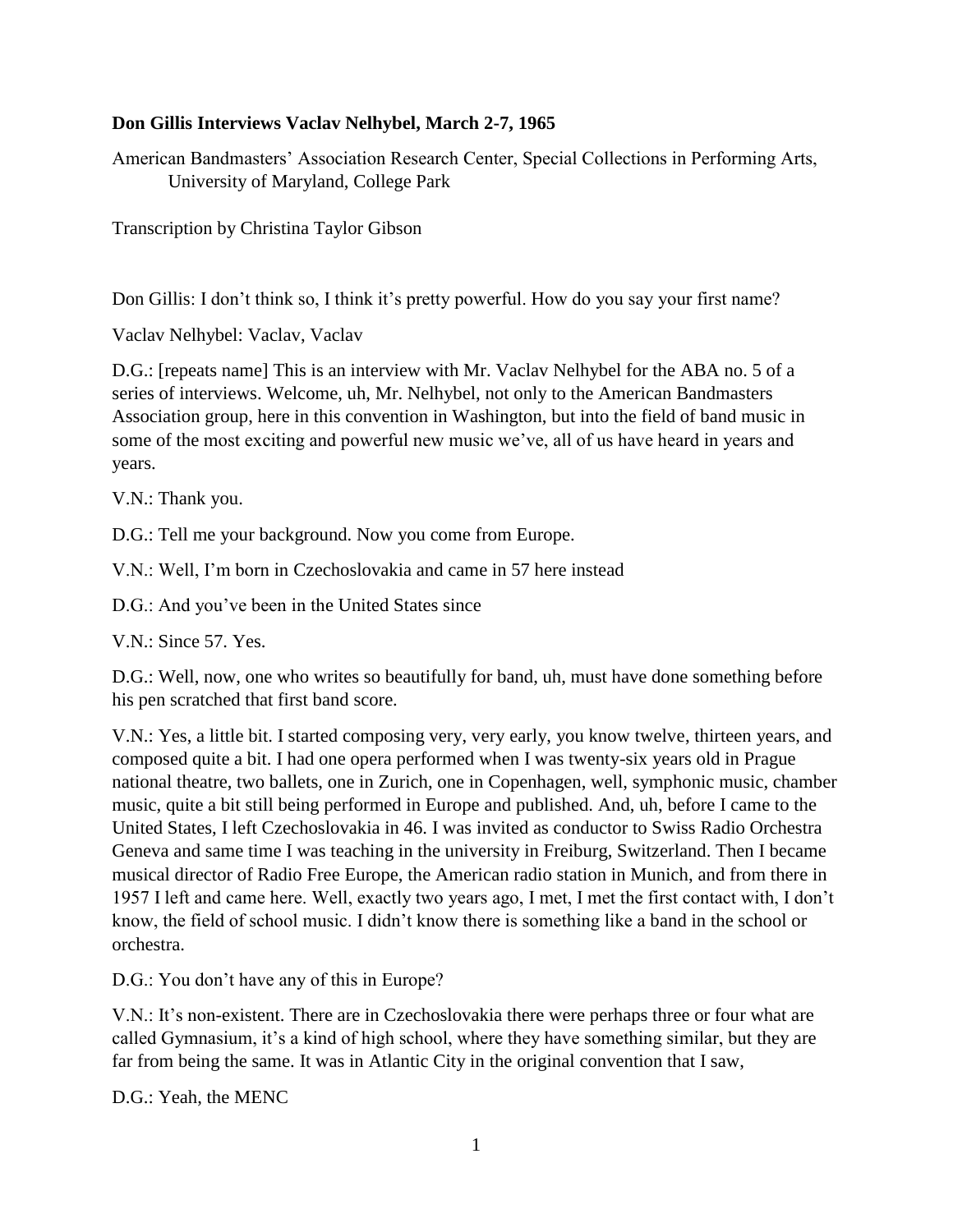V.N.: Yes, that's right. And finally, I made kind of surveys, kind of research. What are the kids who played, I mean on the Jr. High School level. I knew there are college students who can play, I mean anything, and went to, in the summer, I heard, again, and again one name popping up, Dr. Revelli, you have to meet him, you have to go there, we are going in the summer. I went and there I had the chance to hear my first piece for, for band called Chorale, which is being published now. And well, some people said it's different, the reaction wasn't too bad, and Dr. Revelli, he said, if you had something for band, think of us, we will perform it.

D.G.: This was your first, then, your American premiere as a band composer, was it?

V.N.: Well, this was just a sight reading session,

D.G.: I see, under Dr. Revelli.

V.N.: Uh, this, no, no, this I conducted in this sight reading session, just read it through. And then Dr. Revelli said, if you have something, so then I wrote Trittico, which was performed two days ago here.

D.G.: Mmm-hmm. Well, you heard the American band and then just had to write for it.

V.N.: Well, eh, ya, I was, I was already tempted because em, I played myself with the exception of oboes and bassoons, or clarinets, all the brass instruments, so I was always kind of a man of wind instruments. And this fantastic, fantastic potentialities which were there. I was fascinated by it because in Europe they have bands. They have bands, like I say, Italian bands. They have the instrumentation which is much richer than the American, but the

D.G.: By richer, what do you mean?

V.N.: Many more, more different instruments. I, just, a high a-flat clarinet, is something what exists, then the generally the European bands have the differentiation in the brass. They have full brass families. Uh flugelhorns, alto, tenor horns, baritones, tuba, and trumpet, and so on. And so, what I did, I first tried to get as many recordings as possible, what has been composed, what has been recorded, and studied scores, and then, took about three months. Then, then I tried to find, where am I in it? I mean as composer, what is my response- I didn't want to write something as it has been written because there are certain clichés of course. It's not the same thing as symphonic music, the scope is absolutely, it's individualistic. And there there has been, because it was meant for people, so somehow everybody was having at one, at one aim, but in symphonic music, everybody tried to express HIMself. (yes) And so, that's what I tried, I tried, am trying.

D.G.: There's an amazing difference of philosophy there, the fact that, that, in symphonic music one tries to express himself of a mood, of a thought, of a philosophy, but the awareness, as you pointed out, on the other side, of the conductor, and on the other side of the sound, there is a pair of ears which represents something for which you must be very much aware, beyond what's in the score, and you recognize this from study of scores and from listening to our bands?

V.N.: Well, I tried. I don't know if I achieved it.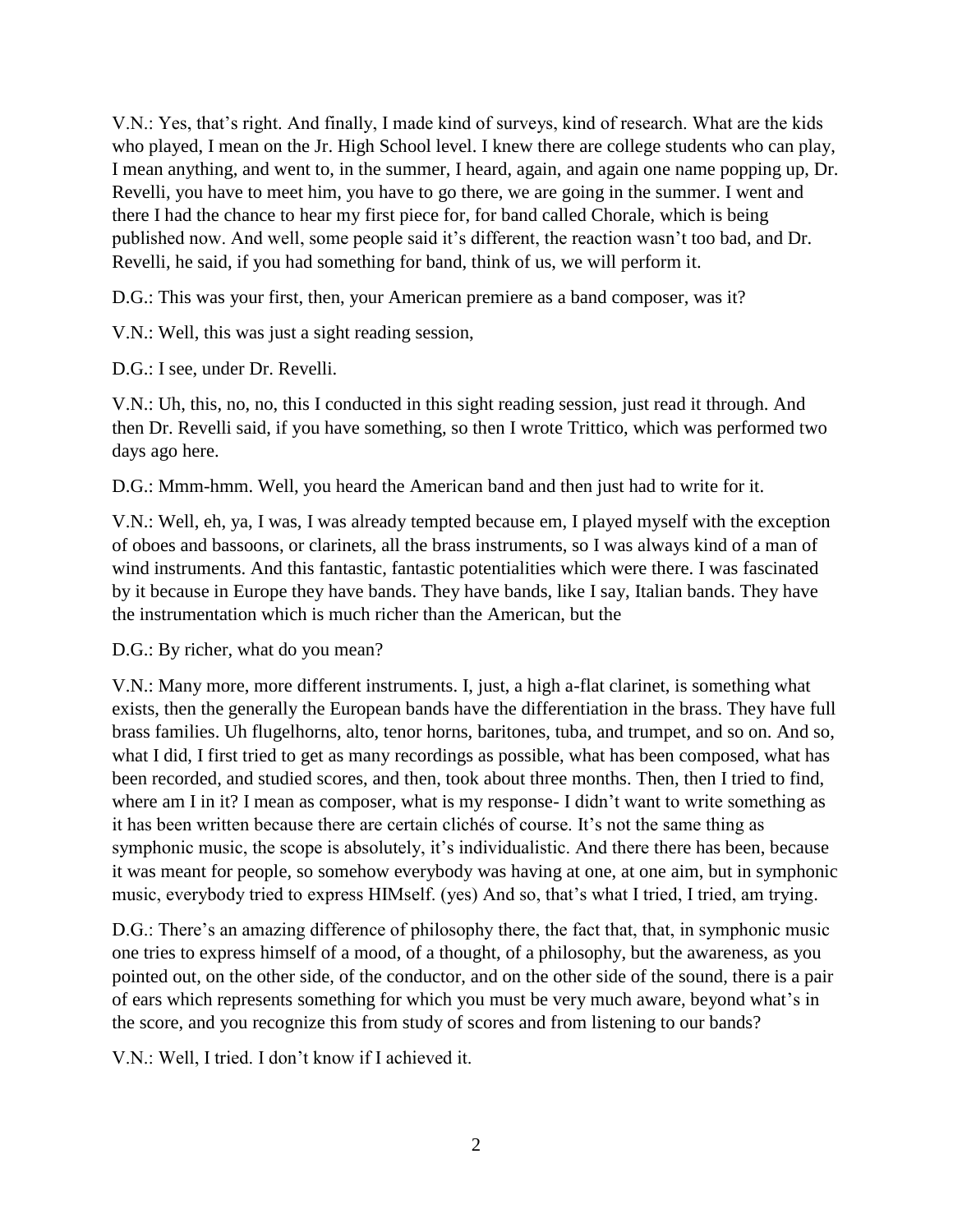D.G.: Well, I think the applause at the concerts on which we've heard your music at this convention certainly proves you've achieved it. How many compositions have you written for band?

V.N.: Oh, well, I think about seven.

D.G.: And are they all published yet? Or will they be shortly?

V.N.: Eh, well, Trittico is being published, the Chorale, the very first, actually Chorale was the very first, Prelude and Fugue, which was performed yesterday was the second, Trittico was the third. So these three are being published.

D.G.: Have you had a chance since 1957 to go about the United States, into the high schools, into the colleges?

V.N.: Yes, first, I mentioned, I dropped the word, you know, the big word "research." I went, really, to Jr. High School, the Jr. High School Bands and watched them, three or four. Then, wrote kind of experimental eight measures, sixteen measures, sections and tried with others. So I was, with all, at least twenty-six different places.

#### D.G.: Oh, wonderful.

V.N.: And, uh, somehow I tried to come to my own conclusions. Uh, yes, of course, I, my biggest experience I had quite at the very beginning was in Ann Arbor, University of Michigan, first summer and the summer after too. And, uh I conducted some of few big band festivals, one orchestra festival and, em, and was invited as guest conductor in Kansas, Pennsylvania, so some kind of idea I have already, because the United States is too big.

D.G.: Here's a, perhaps a personal and also a peculiar question, you spoke of being with the Orchestra de Swiss-Roman, here is the quintessence of perfection as far as performers are concerned. Okay we move you now, 3,000 miles into our direction, and we find you in a high school somewhere in some town. Now what is, what is your philosophical approach with these youngsters? What happens to you as a conductor?

V.N.: This is a horrifying question. What, when I was invited for the first time to conduct a district band festival, I was never so, in my life, never so, at least I don't recall, might have been, never so scared, as before going on the stage. [laughter] And you know what happened? It was in Aimsville(?), Pennsylvania, I came on Thursday night, I have good friends there, Frank Stuchow, who actually really pushed me into this whole thing and brought me to Dr. Revelli, and so. I was located in a wonderful motel, I woke up in the morning, and [whispering] I had no voice.

## $D.G.:$  wow

V.N.: This MUST have been mental. Absolutely no voice! There was no reason for it! I am not, I don't suffer, you know my throat is perfect, I, I never have it. Absolutely no voice, must have been mental block. So what happened? I had to talk through an interpreter. I was whispering into the ear of a boy and he was telling them, after ten minutes I got mad and starting screaming in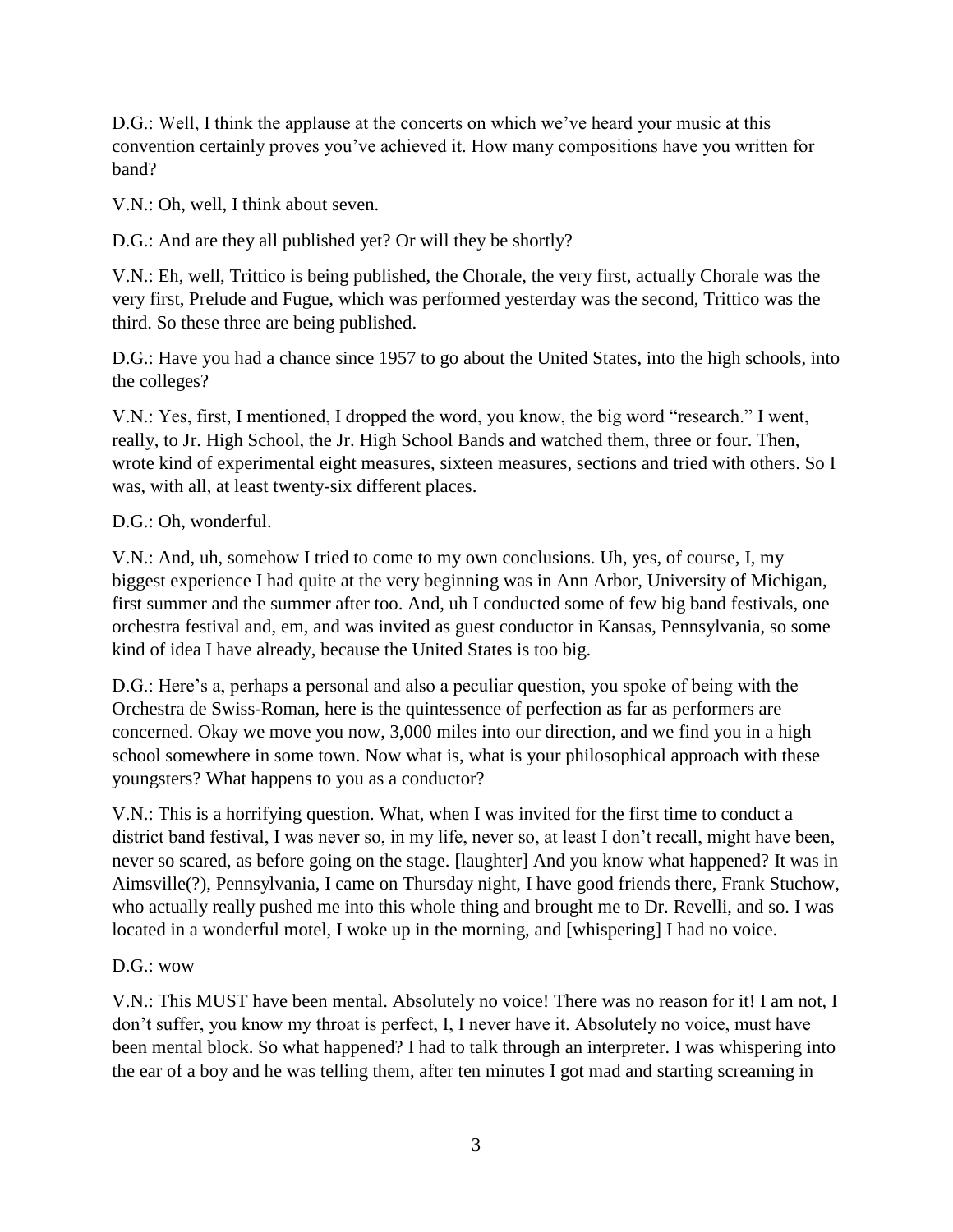my whispering voice and finally the voice, somehow, came so that I could communicate! It, it was much tougher for me. I couldn't, I was even singing and whispering.

D.G.: Well, this wasn't, this wasn't a fear of just youngsters, not these hardened professionals.

V.N.: Nah, it's not, what, but I was there with myself, and I didn't want to be a failure.

# D.G.: Ah, yes, yes.

V.N.: Because I spend very much time! If I put together all the time I spent, I wasn't paid for it! No foundation, no nobody. I, I was interested. I had certain image of these kids—what they could achieve. How, uh, what they could grasp, what they could physically and so and so and so. That is one thing. Second I thought I am a wise guy who knows how to write for them, or I know how to make them play certain things. And not only play, and I don't mean technically play, because they are fabulous very often, but how to project music. And I wanted; I didn't want to fail! I didn't want to be a failure after three days, I wanted to project the musical content of it and to make them, to go through a certain emotional, emotional experience. Because what for the kids come together if they don't get something from it?

# D.G.: Hmmm.

V.N.: Especially from somebody good—I have a certain technique, I have conducting technique, twenty-five years of musical experience, and this was the fear I had, and, ah, somehow, well, I was scared the next time again, and I will be scared, probably, every single time in my life! [laughter] Because

## D.G.: As if they're threatening

V.N.: Because I know many perf-performers world-wide, fantastic names, and they are scared every single time before they go on stage and it's… because if you try a little bit to do your best, you are concerned very much and this. . .

D.G.: Yeah. You know I think it is a great tribute to us that you, with your musical background have dedicated yourself to, not only to writing, but to this, this attitude. Better that you approach our young people, and now your young people, your fellow Americans with this, this desire to give your best.

V.N.: Well, this is sheer egoism because, very simple to explain, I'm not just using words. Everybody wants to get the satisfaction that he is import—not important, but he did achieve something, not important in front of people, important when you are alone at home or traveling in the car, that you feel that I really it has sense of value. And I think that really in this field it is fantastic how fast you can get it! And there are so many enthusiasts here. No, eh, who really want to, want to become better, and want to do work for it, you know! And they spend time, evenings, everything. The people are wonderful! I, I somehow I love them all! And, for example, what is my function, I am a composer who comes and they applaud me and they say it's wonderful and so on, so I am a star! BUT, the high school and junior high school conductor who is there Monday through Friday and plays in front of parents and so, and perhaps he comes once